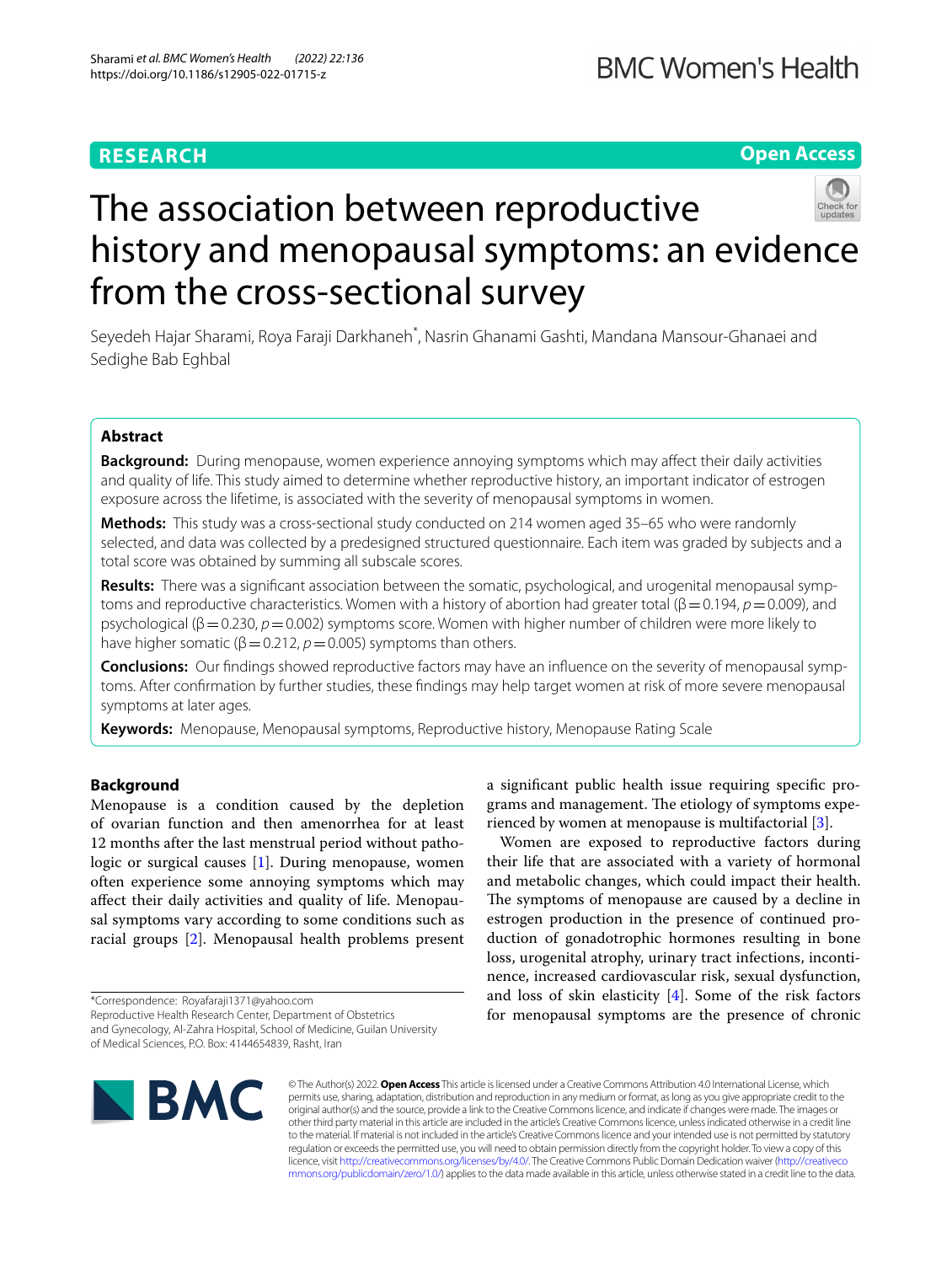diseases, symptoms of anxiety, depression [[5\]](#page-7-3), and a low level of physical exercise [[6](#page-7-4)].

The menopausal transition coincides with the onset of aging, and there is a signifcant overlap between symptoms occurring with aging and menopause. This is a problem for health care providers to determine whether a specifc symptom is related to the ovarian hormonal changes during menopause or to the aging process [\[7](#page-7-5)]. By including participants in their early 40 s who were still menstruating, it has been demonstrated that vasomotor symptoms (hot fashes and night sweats), sleep disruption, and vaginal dryness are mostly related to a loss of estrogen, and most other symptoms have at least a signifcant component related to aging [[8\]](#page-7-6).

Reproductive history has been found as an involved factor in menopausal symptoms. It has been demonstrated that early age at menopause and higher parity have a deleterious effect on the motor function that persists in older people [[9\]](#page-7-7). It has been reported in a systematic review and meta-analysis that previous use of oral contraceptives, age at menarche $\geq$ 13, and having at least one live birth are associated with later menopause. These results suggest that the aforementioned reproductive factors could be markers of later ovarian aging [\[10\]](#page-7-8).

Bjelland et al., (2018) found that age at menarche over 15 years slightly decreased the risk of natural menopause between 1 and 5%, however, the same study found that the time between menarche and menopause, was 9 times higher in women with age at menarche  $\leq$ 9 years compared to age at menarche  $\geq$  17 years [\[11](#page-7-9)]. An increased risk of earlier natural menopause among nulliparous versus parous women has been demonstrated, and a delay in menopause with an increase in the number of live births [\[12,](#page-7-10) [13](#page-7-11)]. Sharma et al. reported that age at menopause is signifcantly correlated with age at menarche and maternal age at birth of frst and last child, but not with menopausal symptom rating scores [[14](#page-7-12)]. Menopausal symptoms are very complicated in terms of experience, severity, and dynamics [\[15](#page-7-13), [16\]](#page-7-14).

The frequency and severity of menopausal symptoms are variable and associated with multiple physical, vasomotor, psychological, and sexual complaints. It has been demonstrated that reproductive factors were signifcantly associated with the risk of depressive symptoms in postmenopausal women  $[17]$  $[17]$ . The BMI and lifestyle are modifable conditions and change of them may improve menopausal complications. It has been reported that vasomotor symptoms and sleep problems can be dominant in the face of high FSH [[18\]](#page-7-16). Early age at menarche is also a risk factor for vasomotor symptoms, but midlife BMI may play an important role in modifying this risk [\[19\]](#page-7-17).

The health issues and life quality of post-menopausal women have become a growing concern in the healthcare

systems worldwide. Since some of the risk factors afecting menopausal symptoms are race/ethnicity [\[2](#page-7-0)], stress, nutrition, and BMI, these factors may be diferent in the Iranian population. To the best of our knowledge, the association between reproductive factors and the severity of menopausal symptoms in North Iranian women has not been evaluated. Therefore, the present study aimed to determine whether reproductive history, an important indicator of estrogen exposure across the lifetime, is associated with the severity of menopausal symptoms in women. Our hypothesis was that reproductive history was associated with the severity of menopausal symptoms. Considering that the issues related to menopause are complicated, the results of this study may contribute to an understanding of particular health needs of menopausal women and assist public health managers in devising appropriate prevention or intervention programs for meeting such needs.

# **Methods**

This study was a cross-sectional study conducted on women visiting the gynecology clinic of Al-Zahra Hospital, Rasht, Iran, from June 2020 to April 2021. The sampling technique was convenience sampling and samples were selected from the population based on their availability to the researcher. The sample size was estimated based on the study of Thapa et al.  $[20]$  $[20]$  $[20]$ . Considering the 95% confdence interval and 90% test power, 214 samples were obtained with a 10% dropout rate. From the total of 3801 women aged 35–65 who attended the gynecology clinic during the study period, 294 women were approached, because sampling was done on two days of the week. 294 women were approached, 274 women agreed to participate in the study, and 60 women were ineligible based on inclusion and exclusion criteria. The percentage of approached women who agreed to participate in the study was 92.88%. Eligibility was determined after approaching women to participate (Additional fles [1](#page-6-1) and [2](#page-6-2)).

Women with medically or surgically induced menopause, women with early menopause (younger than 45 years) or premature menopause (younger than 40 years), those who used hormone replacement therapy, and pregnant or lactating women were excluded from the study. Also, participants with total hysterectomy, ovarian surgery or chemo/radiotherapy, any major organ disease, had used hormone therapy, with a history of major depressive disorder, schizophrenia, and general psychiatric conditions were excluded. There was no comorbid condition in the study participants. For 214 women who met inclusion criteria and agreed to participate in the study, data was collected by the researchers by faceto-face interview; each interview lasted 10–15 min and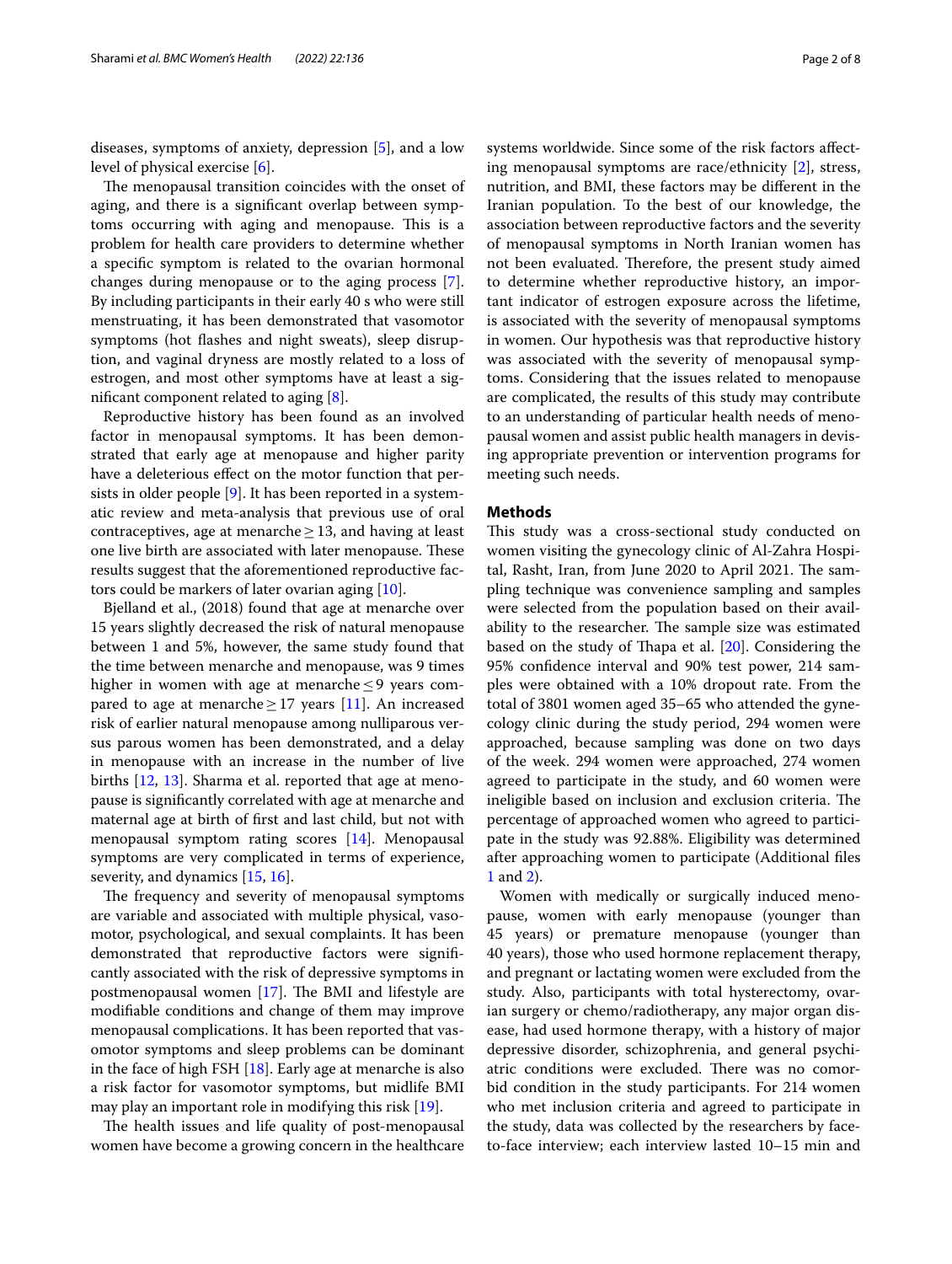was conducted using a predesigned structured questionnaire. Informed consent was taken from all participants before data collection. Before starting the study, ethical approval was obtained from the Research Deputy and Ethics Committee of Guilan University of Medical Sciences (Approval ID: IR.GUMS.REC.1399.395).

The study population was divided into three groups (pre-, peri-, and postmenopausal status) based on the WHO definitions  $[21]$  $[21]$ . The menopausal status of participants was determined by a gynecologist based on WHO defnition: pre-menopausal women are those who have experienced regular menstrual bleeding within the last 12 months, peri-menopausal women are defned as those women who have experienced irregular menses within the last 12 months or the absence of menstrual bleeding for more than 3 months but less than 12 months, and post-menopausal women are those who have not experienced menstrual bleeding for 12 months or more. Questions and medical history about menopausal status were asked by a gynecologist and were not a part of the questionnaire. The questionnaire was developed in two sections. The first section is a predesigned questionnaire that examines demographic and reproductive factors (age, body mass index (BMI), age of menarche, age of frst pregnancy, parity, number of pregnancies, number of abortions, number of deliveries, type of delivery, menopausal status, history of gynecological surgery (surgery for ovarian cyst, surgery for pelvic prolapse, myomectomy, pelvic laparoscopy, and tubal ligation), history of using hormonal contraception, and number of children). The second part of the questionnaire, which was a list of menopausal symptoms, used the valid questionnaire of Menopause Rating Scale (MRS). It consists of eleven items divided into three subscales: somatic, psychological, and urogenital symptoms  $[22]$  $[22]$  $[22]$ . The somatic symptoms include hot fushes, heart, sleep, and joint complaints; psychologic symptoms include depression, irritability, anxiety, and exhaustion; and urogenital symptoms include sexual, bladder, and dryness complaints. Each item was graded by subjects from 0 (not present) to 4 (1: mild, 2: moderate, 3: severe, and 4: very severe), and a total score was obtained by summing all subscale scores.

# **Statistical analysis**

Data were analyzed by Statistical Package for Social Sciences (SPSS) software version 21.0 (SPSS Inc, Chicago, IL, USA). Baseline demographic and clinical data were described by descriptive statistics. Results are presented as number (percentage) and mean  $\pm$  SD (standard deviation) wherever appropriate. Kruskal–Wallis and Mann– Whitney tests were applied to compare the frequency and severity of symptoms among the pre-, peri-, and postmenopausal groups. Multiple linear regression analysis was used to assess the association between reproductive factors and menopausal symptoms. A *p* value of<0.05 was considered statistically signifcant.

# **Results**

We included 214 women with a mean age of  $46.49 \pm 8.53$  years in this study. Women who were included in the study were not using hormones or were naturally postmenopausal. Demographic and reproductive data of the study group are presented in Table [1](#page-3-0). Three groups of the study included 70 premenopausal, 72 perimenopausal, and 72 postmenopausal women. Fortythree percent of the participants were obese (BMI>30), and there was a signifcant association between high BMI and somatic symptoms  $(p=0.045)$ . The mean score of somatic, psychological, and urogenital symptoms reported by participants, and the association of demographic and reproductive factors with the severity of symptoms has been presented in Table [2.](#page-4-0) The mean score for somatic and urogenital symptoms was higher in postmenopausal women than in other groups. Perimenopausal women had a higher mean of psychological symptoms, however, it was not signifcantly diferent from postmenopausal women.

A signifcant association was found between the three types of menopausal symptoms and gravidity  $(p<0.001)$ , parity ( $p < 0.001$ ), and type of delivery ( $p < 0.001$ ). There was a signifcant association between the age of frst pregnancy and history of gynecological surgery with somatic symptoms ( $p=0.025$ , and  $p=0.039$ , respectively). History of hormonal contraceptive consumption was significantly correlated to urogenital symptoms  $(p=0.017)$ . The number of abortions was significantly correlated to somatic symptoms  $(p=0.002)$ . Interestingly, a higher number of children was signifcantly associated with psychological symptoms  $(p=0.002)$ . There was no significant correlation between the menopausal symptoms with the age of menarche ( $p=0.977$ ).

Multiple linear regression analysis of the association between reproductive factors and menopausal symptoms are shown in Table [3.](#page-5-0) Variables that were significantly associated with the severity of menopausal symptoms (Table [2\)](#page-4-0) were included in the regression model, then non-signifcant variables were removed in the multiple regression step by the Backward regression process (Additional fles [1,](#page-6-1) [2](#page-6-2)). Age efect as confounding variable was controlled. Women with a history of abortion had greater total (β=0.194,  $p=0.009$ ), and psychological ( $\beta$ =0.230,  $p$ =0.002) symptoms score. Women with higher number of children were more likely to have higher somatic ( $\beta$ =0.212,  $p$  = 0.005) symptoms than others. Higher age of frst pregnancy was associated with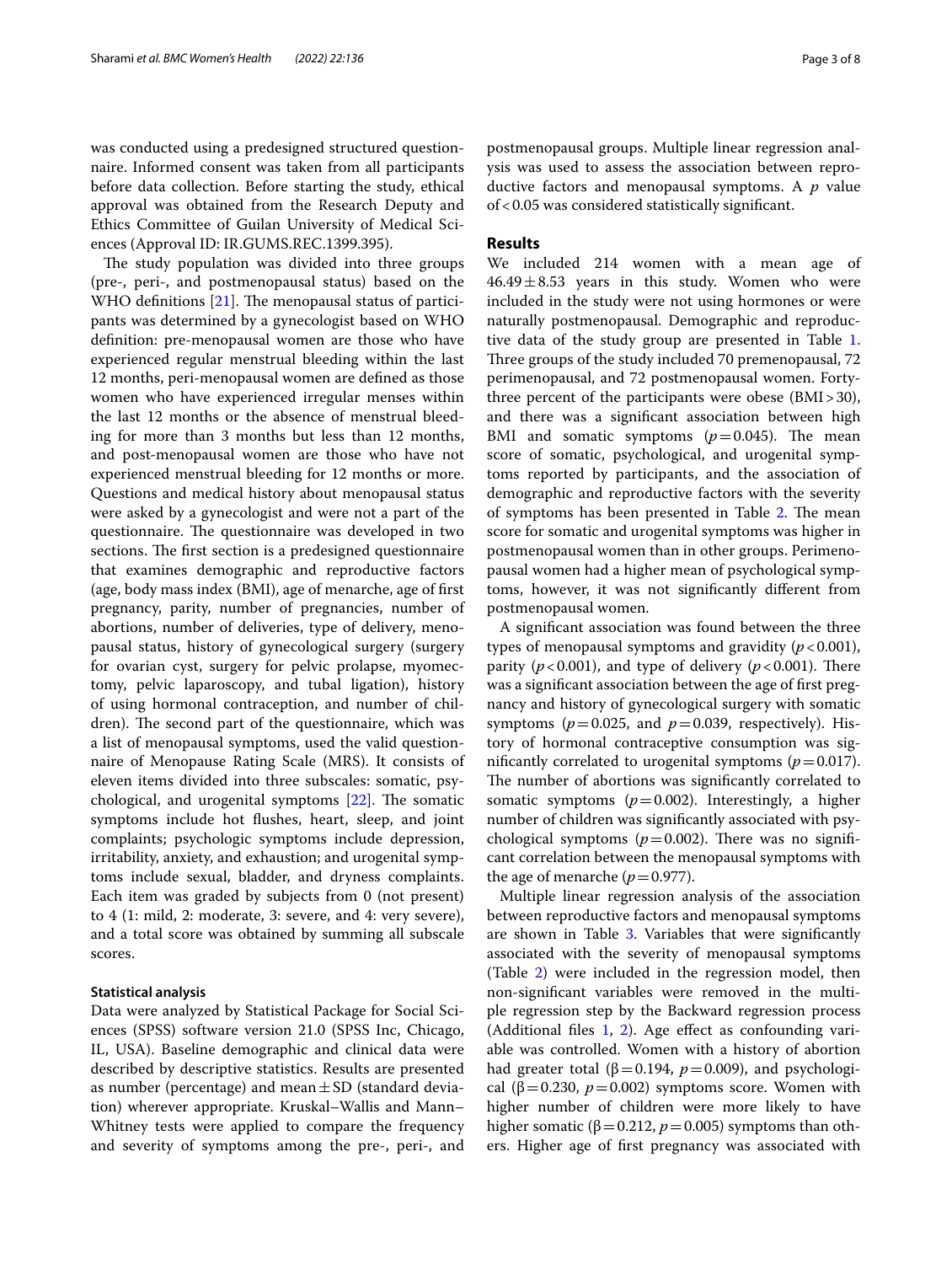| <b>Characteristics</b>                  |                         | Menopausal status (n, %) |                  |                  | p value    |
|-----------------------------------------|-------------------------|--------------------------|------------------|------------------|------------|
|                                         |                         | Premenopause             | Perimenopause    | Postmenopause    |            |
| Age                                     | $\overline{X}$ ± S.D    | $41.24 \pm 5.31$         | $42.51 \pm 5.35$ | $55.57 \pm 5.93$ | $0.001*$   |
| <b>BMI</b>                              | $\overline{X}$ ± S.D    | $29.11 \pm 4.56$         | $31.76 \pm 5.45$ | $28.99 \pm 4.77$ | $0.001*$   |
| Age of menarche                         | $\overline{X}$ ± S.D    | $13.07 \pm 1.66$         | $13.03 \pm 2.01$ | $12.87 \pm 1.67$ | $0.59**$   |
| Age of first pregnancy                  | $\overline{X}$ ± S.D    | $22.63 \pm 5.29$         | $20.35 \pm 3.57$ | $21.64 \pm 5.12$ | $0.132**$  |
| Parity                                  | $\overline{X}$ ± S.D    | $1.27 \pm 1.08$          | $1.67 \pm 1.18$  | $3.44 \pm 2.13$  | $0.001*$   |
| Number of abortions                     | $\overline{X}$ ± S.D    | $0.33 \pm 0.67$          | $0.44 \pm 0.81$  | $0.55 \pm 0.95$  | $0.387*$   |
| Number of children                      | $\Omega$                | 23 (32.9%)               | 20 (27.8%)       | 32 (44.4%)       | $0.018*$   |
|                                         |                         | 29 (41.4%)               | 23 (31.9%)       | 17 (23.6%)       |            |
|                                         | 2                       | 18 (25.7%)               | 22 (30.6%)       | 17 (23.6%)       |            |
|                                         | 3                       | $0(0.0\%)$               | 7(9.7%)          | 6(8.3%)          |            |
| Age of menopause                        | $\overline{X}$ ± S.D    |                          | -                | $47.68 \pm 5.57$ |            |
| Type of delivery                        | No delivery             | 20 (28.6%)               | 18 (25%)         | 2(2.8%)          | $0.001*$   |
|                                         | Cesarean section (CS)   | 28 (40%)                 | 23 (31.9%)       | 11 (15.3%)       |            |
|                                         | Natural childbirth (NC) | 18 (25.7%)               | 23 (31.9%)       | 45 (62.5%)       |            |
|                                         | $CS + NC$               | 4(5.7%)                  | $8(11.1\%)$      | 14 (19.4%)       |            |
| Gynecological surgery history           | Yes                     | 35 (50%)                 | 47 (65.3%)       | 41 (56.9%)       | $0.195***$ |
|                                         | <b>No</b>               | 35 (50%)                 | 25 (34.7%)       | 31 (43.1%)       |            |
| History of using hormonal contraception | Yes                     | 33 (47.1%)               | 39 (54.2%)       | 46 (63.9%)       | $0.134***$ |
|                                         | <b>No</b>               | 37 (52.9%)               | 33 (45.8%)       | 26 (36.1%)       |            |

## <span id="page-3-0"></span>**Table 1** Frequency and percentage of demographic and reproductive data of the study groups

BMI: body mass index;  $\overline{X} \pm$  S.D: Mean  $\pm$  Standard deviation. The *p* value is a test for a difference between the mean of continuous variables, and for a difference between the categorical variables. The asterisk by the *p* values indicates which tests are "\*Kruskal-Wallis" or "\*\*Mann-Whitney

lower psychological symptoms (β=−0.191, *p*=0.010). Based on regression models, no other reproductive factor was signifcantly associated with the severity of menopausal symptoms.

# **Discussion**

This study evaluated the frequency and severity of menopausal symptoms and their association with reproductive factors among North Iranian women. Women who were included in the study were not using hormones and were naturally postmenopausal. The results of our study showed a signifcant association between the somatic, psychological, and urogenital menopausal symptoms and reproductive characteristics. Women with a history of abortion had greater total, somatic, and psychological symptoms score. Women with a higher number of children were more likely to have higher total and somatic symptoms than others. Many organs of the human body are sensitive to estrogen through chemical, biochemical, and genomic mechanisms [[23\]](#page-7-21), so a reduction in estrogen level in menopause gives rise to a number of physical, psychological, and sexual changes  $[24]$  $[24]$ . The frequency of menopausal symptoms varies over time. Some symptoms decrease over time while others increase progressively and become more severe over time [[15](#page-7-13), [25\]](#page-7-23).

Similar to previous studies [[20](#page-7-18), [26\]](#page-7-24), the present study found a lower frequency of urogenital symptoms than somatic and psychological symptoms in three menopause status groups. The severity of symptoms was lowest in the premenopausal group and highest in the postmenopausal group. In the present study, almost all of the studied reproductive characteristics except the age of menarche were signifcantly associated with at least one of the three somatic, psychological, and urogenital symptoms. Age of frst pregnancy (below 20) and the number of abortions were signifcantly associated with the severity of somatic symptoms. Women with higher parity and a history of any type of delivery had more severe somatic, psychological, and urogenital symptoms. History of using hormonal contraception was signifcantly associated with urogenital symptoms. In our study, higher parity and history of abortion were signifcantly associated with menopausal symptom severity, which is consistent with the results of other studies [[20,](#page-7-18) [27\]](#page-7-25).

Results of the present study showed women's reproductive history has signifcant efects on the severity of menopausal symptoms. Participants who have a high number of children might be under more stress and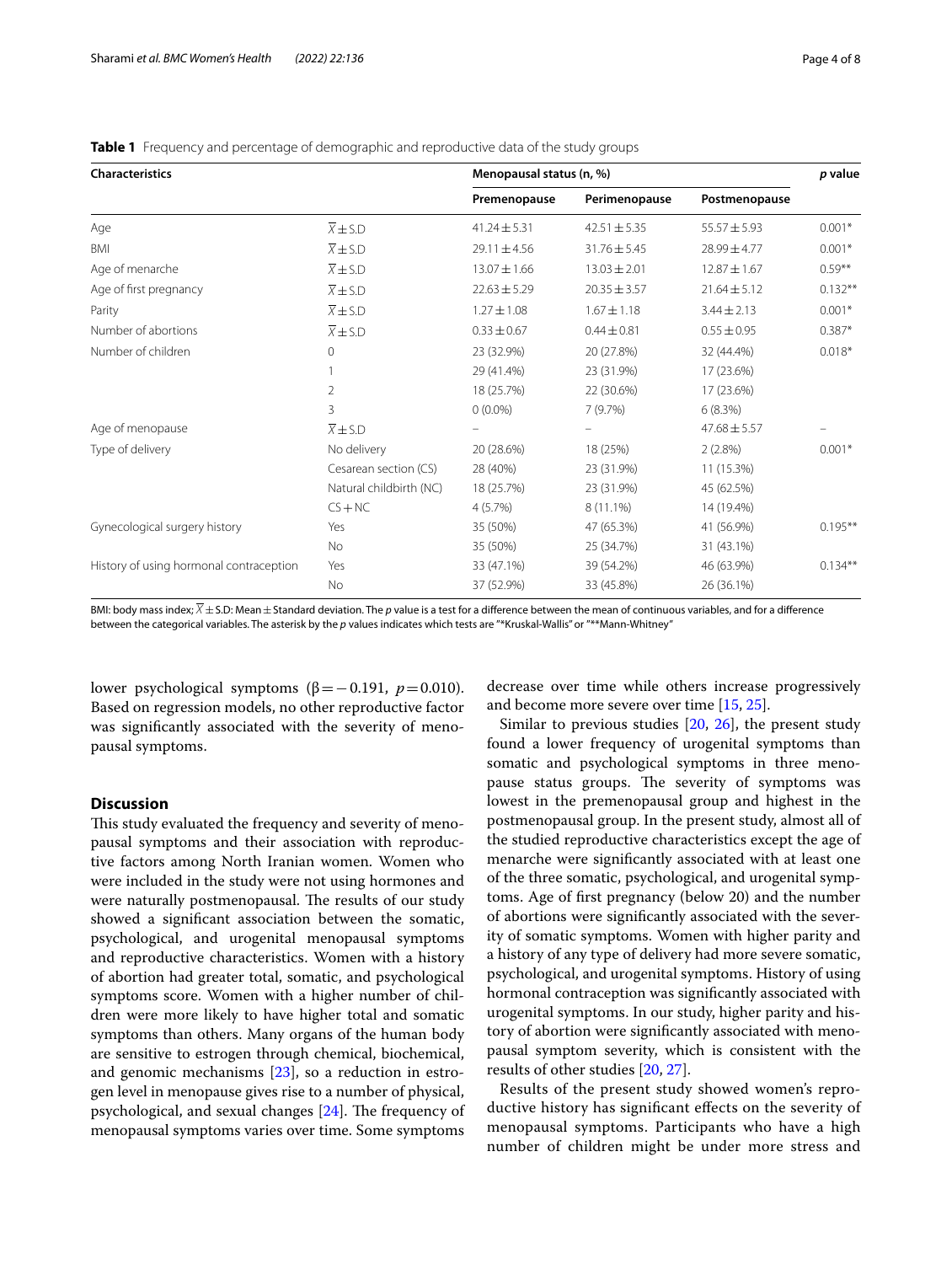<span id="page-4-0"></span>**Table 2** Association of demographic and reproductive factors with the severity of menopausal symptoms. Total scores that represent the severity of symptoms were obtained by summing all subscale scores

| <b>Characteristics</b>                  |                         | Somatic symptoms | Psychological<br>symptoms | <b>Urogenital symptoms</b> | Total             |
|-----------------------------------------|-------------------------|------------------|---------------------------|----------------------------|-------------------|
| Menopausal status                       | Premenopausal           | $11.17 \pm 5.01$ | $19.97 \pm 8.48$          | $9.87 \pm 4.01$            | $46.96 \pm 14.51$ |
|                                         | Perimenopausal          | $20.61 \pm 6.02$ | $23.21 \pm 7.64$          | $10.67 \pm 3.58$           | $54.48 \pm 13.53$ |
|                                         | postmenopausal          | $21.43 \pm 6.38$ | $23.05 \pm 8.69$          | $13.68 \pm 3.96$           | 58.17±15.55       |
|                                         | $p$ value*              | 0.001            | 0.004                     | 0.001                      | 0.001             |
| Age                                     | Below 40                | $18.11 \pm 4.81$ | $22.26 \pm 8.58$          | $10.83 \pm 3.89$           | 51.20 ± 14.40     |
|                                         | $40 - 50$               | $19.97 \pm 6.77$ | $22.51 \pm 8.44$          | $10.02 \pm 4.01$           | $52.50 \pm 16.02$ |
|                                         | Over 50                 | $20.98 \pm 6.10$ | $21.46 \pm 8.20$          | $13.61 \pm 3.74$           | $56.06 \pm 14.78$ |
|                                         | $p$ value*              | 0.032            | 0.687                     | 0.001                      | 0.132             |
| BMI                                     | Below 25                | $18.84 \pm 5.54$ | $20.09 \pm 7.63$          | 12.19 ± 4.06               | $51.12 \pm 13.86$ |
|                                         | $25 - 30$               | $18.89 \pm 6.10$ | $21.56 \pm 8.03$          | $11.44 \pm 4.34$           | 51.89 ± 15.18     |
|                                         | Over 30                 | $20.89 \pm 6.17$ | $23.33 \pm 8.84$          | $11.13 \pm 4.05$           | $55.35 \pm 15.59$ |
|                                         | $p$ value*              | 0.045            | 0.139                     | 0.425                      | 0.174             |
| Age of menarche                         | Below 13                | $19.92 \pm 6.13$ | 21.59±7.78                | $11.58 \pm 4.19$           | 53.09±14.83       |
|                                         | Over 13                 | 19.39 ± 6.09     | 23.09±9.42                | 11.09±4.14                 | $53.58 \pm 16.06$ |
|                                         | $p$ value**             | 0.588            | 0.494                     | 0.421                      | 0.977             |
| Age of first pregnancy                  | Below 20                | $21.33 \pm 5.86$ | $23.42 \pm 8.16$          | $12.33 \pm 4.24$           | 57.09 ± 14.47     |
|                                         | Over 20                 | $19.57 \pm 6.20$ | $22.20 \pm 9.04$          | $11.67 \pm 4.23$           | $53.45 \pm 15.40$ |
|                                         | $p$ value**             | 0.025            | 0.18                      | 0.342                      | 0.042             |
| Parity                                  | Nulliparous             | $16.30 \pm 5.03$ | $18.57 \pm 6.46$          | $8.65 \pm 2.53$            | $43.53 \pm 12.51$ |
|                                         | $1 - 3$                 | $20.37 + 5.97$   | $22.64 \pm 8.64$          | $11.58 \pm 4.17$           | 54.59±14.87       |
|                                         | $4 - 7$                 | $21.25 \pm 6.55$ | $24.09 \pm 8.29$          | $14.19 \pm 3.82$           | $59.53 \pm 14.75$ |
|                                         | $p$ value*              | 0.001            | 0.001                     | 0.001                      | 0.001             |
| Number of abortions                     | No                      | $18.73 \pm 5.55$ | $21.54 \pm 8.04$          | $11.19 \pm 4.20$           | 51.46 ± 14.66     |
|                                         | $1 - 2$                 | $22.25 \pm 6.60$ | $23.27 \pm 8.68$          | $11.83 \pm 3.87$           | $57.35 \pm 15.11$ |
|                                         | $3 - 4$                 | $21.73 \pm 7.55$ | 24.27±11.12               | $12.64 \pm 5.12$           | 58.64 ± 19.38     |
|                                         | $p$ value*              | 0.002            | 0.378                     | 0.406                      | 0.028             |
| Number of children                      | 0                       | $18.53 \pm 5.97$ | $19.48 \pm 7.01$          | $10.61 \pm 4.09$           | $48.63 \pm 14.30$ |
|                                         | 1                       | $20.17 \pm 5.73$ | $22.62 \pm 8.79$          | $11.78 \pm 4.18$           | $54.58 \pm 14.62$ |
|                                         | $\overline{2}$          | $20.28 \pm 6.51$ | $23.96 \pm 8.69$          | $12.05 \pm 4.24$           | 56.29 ± 16.24     |
|                                         | 3                       | $22.08 \pm 6.45$ | $26.23 \pm 8.49$          | $11.38 \pm 3.99$           | 59.69 ± 13.17     |
|                                         | $p$ value*              | 0.111            | 0.002                     | 0.140                      | 0.004             |
| Type of delivery                        | No delivery             | $16.30 \pm 5.03$ | $18.57 \pm 6.46$          | $8.65 \pm 2.53$            | $43.53 \pm 12.51$ |
|                                         | Cesarean section (CS)   | $19.44 \pm 5.05$ | $22.55 \pm 8.25$          | $11.16 \pm 4.05$           | $53.14 \pm 13.32$ |
|                                         | Natural childbirth (NC) | $20.62 \pm 6.35$ | $22.92 \pm 8.94$          | $12.53 \pm 4.48$           | 56.07 ± 15.82     |
|                                         | $CS + NC$               | $22.88 \pm 6.85$ | $23.73 \pm 8.34$          | $12.61 \pm 3.42$           | $59.23 \pm 15.12$ |
|                                         | $p$ value*              | 0.001            | 0.013                     | 0.001                      | 0.001             |
| Gynecological surgery history           | Yes                     | $20.45 \pm 6.19$ | $22.32 \pm 7.82$          | $11.60 \pm 4.08$           | $54.36 \pm 14.33$ |
|                                         | No                      | 18.79 ± 5.89     | $21.80 \pm 9.12$          | $11.17 \pm 4.30$           | $51.77 \pm 16.30$ |
|                                         | $p$ value**             | 0.039            | 0.232                     | 0.369                      | 0.087             |
| History of using hormonal contraception | Yes                     | $20.25 \pm 5.89$ | $22.82 \pm 8.71$          | $12.09 \pm 4.44$           | 55.17 ± 14.76     |
|                                         | No                      | $19.11 \pm 6.33$ | $21.21 \pm 7.90$          | $10.59 \pm 3.68$           | $50.92 \pm 15.52$ |
|                                         | $p$ value**             | 0.086            | 0.211                     | 0.017                      | 0.023             |

BMI: body mass index; data has been shown in form of  $\overline{X} \pm$  S.D (Mean  $\pm$  Standard deviation). The *p* value is a test for a difference between the mean of continuous variables, and for a diference between the categorical variables. The asterisk by the *p* values indicates which tests are ''\*Kruskal-Wallis'' or ''\*\*Mann-Whitney''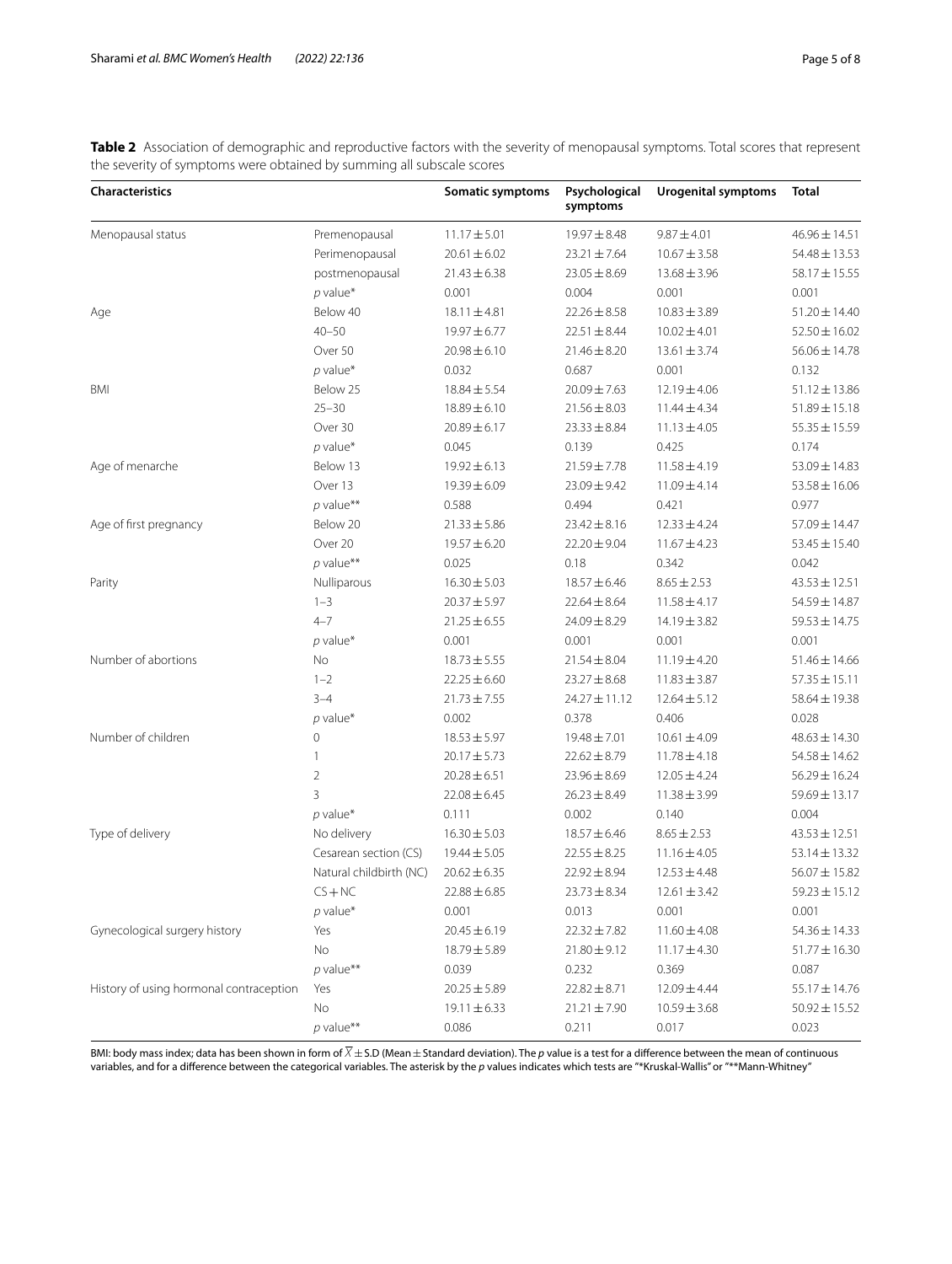| <b>Variables</b>       | <b>Model of Total</b>   |          |                  |  |  |
|------------------------|-------------------------|----------|------------------|--|--|
|                        | β                       | t        | $\boldsymbol{p}$ |  |  |
| Number of abortions    | 0.194                   | 2.633    | 0.009            |  |  |
| Number of children     | 0.131                   | 1.782    | 0.077            |  |  |
| Constant               |                         | 17.125   | < 0.001          |  |  |
| Adj $R^2$              | 0.064                   |          |                  |  |  |
| F                      | 4.943                   |          |                  |  |  |
| P                      | 0.003                   |          |                  |  |  |
| <b>Variables</b>       | Model of psychological  |          |                  |  |  |
|                        | β                       | t        | p                |  |  |
| Number of abortions    | 0.230                   | 3.156    | 0.002            |  |  |
| Age of first pregnancy | $-0.191$                | $-2.616$ | 0.010            |  |  |
| Constant               |                         | 12.198   | < 0.001          |  |  |
| Adj $R^2$              | 0.075                   |          |                  |  |  |
| F                      | 8.061                   |          |                  |  |  |
| P                      | < 0.001                 |          |                  |  |  |
| <b>Variables</b>       | <b>Model of somatic</b> |          |                  |  |  |
|                        | β                       | t        | p                |  |  |
| Number of abortions    | 0.141                   | 1.895    | 0.060            |  |  |
| Number of children     | 0.212                   | 2.854    | 0.005            |  |  |
| Constant               |                         | 16.299   | < 0.001          |  |  |
| Adj $R^2$              | 0.048                   |          |                  |  |  |
| F                      | 5.377                   |          |                  |  |  |
| P                      | 0.005                   |          |                  |  |  |

<span id="page-5-0"></span>**Table 3** Multiple linear regression analysis of the association between reproductive factors and menopausal symptoms

No reproductive factor was associated with severity of menopausal symptoms in model of urogenital

Efect of age as confounding variable was controlled. Using multiple linear regression and using the Backward model all signifcant variables from Table [2](#page-4-0) that were efective on menopausal symptoms were included in the regression model, then non-signifcant variables were removed in the multiple regression steps by the Backward regression process. Age at frst pregnancy for women who were never pregnant was defned with replacing missing values method, with the mean of Age at frst pregnancy for women who experienced pregnancy

pressure, which may put them at risk of more severe symptoms [[20](#page-7-18)]. It has been reported women with three or more children were at higher risk of disability in advanced age compared to nulliparous women [[9](#page-7-7)]. Nulliparity is also associated with an early onset of menopause as parous women have an anovulatory period that delays menopause [[28\]](#page-7-26). It has been reported that postmenopausal women with three or more children had worse physical function than nulliparous women [[29](#page-7-27)].

Our fnding showed that higher BMI was signifcantly associated with the severity of somatic symptoms. In previous studies, higher BMI was found to be associated with an increasing number of symptoms [\[30](#page-7-28), [31](#page-7-29)]. Obese women have higher levels of estrogen due to greater peripheral conversion of androgens to estrogens in adipose tissue. However, it is assumed that adipose tissue, while forming estrogens from circulating androgen precursors, also produces hormones/cytokines, for example, leptin, tumor necrosis factor (TNF), that may suppress ovarian steroid production and infuence thermoregulation, thus explaining the higher risk and frequency of symptoms such as hot fushes [\[30\]](#page-7-28).

The level of estrogen exposure is different in women due to diferent reproductive history and use of estrogencontaining drugs, and endogenous estrogen exposure is highest during a woman's reproductive life. Although the length of the reproductive period is associated with women's lifetime estrogen exposure, reproductive activity during this time also infuences endogenous estrogen exposure. Although the estrogen level is high during pregnancy, women with more parity have lower circulating estrogen over lifetime than women with fewer parity or nulliparity  $[32]$  $[32]$  $[32]$ . Age at first birth may affect lifetime endogenous estrogen exposure. It has been demonstrated that later age at frst birth would indicate longer time spent in a nulliparous state of higher estrogen levels [\[33](#page-7-31)], and results in decreased risk of depressive symptoms.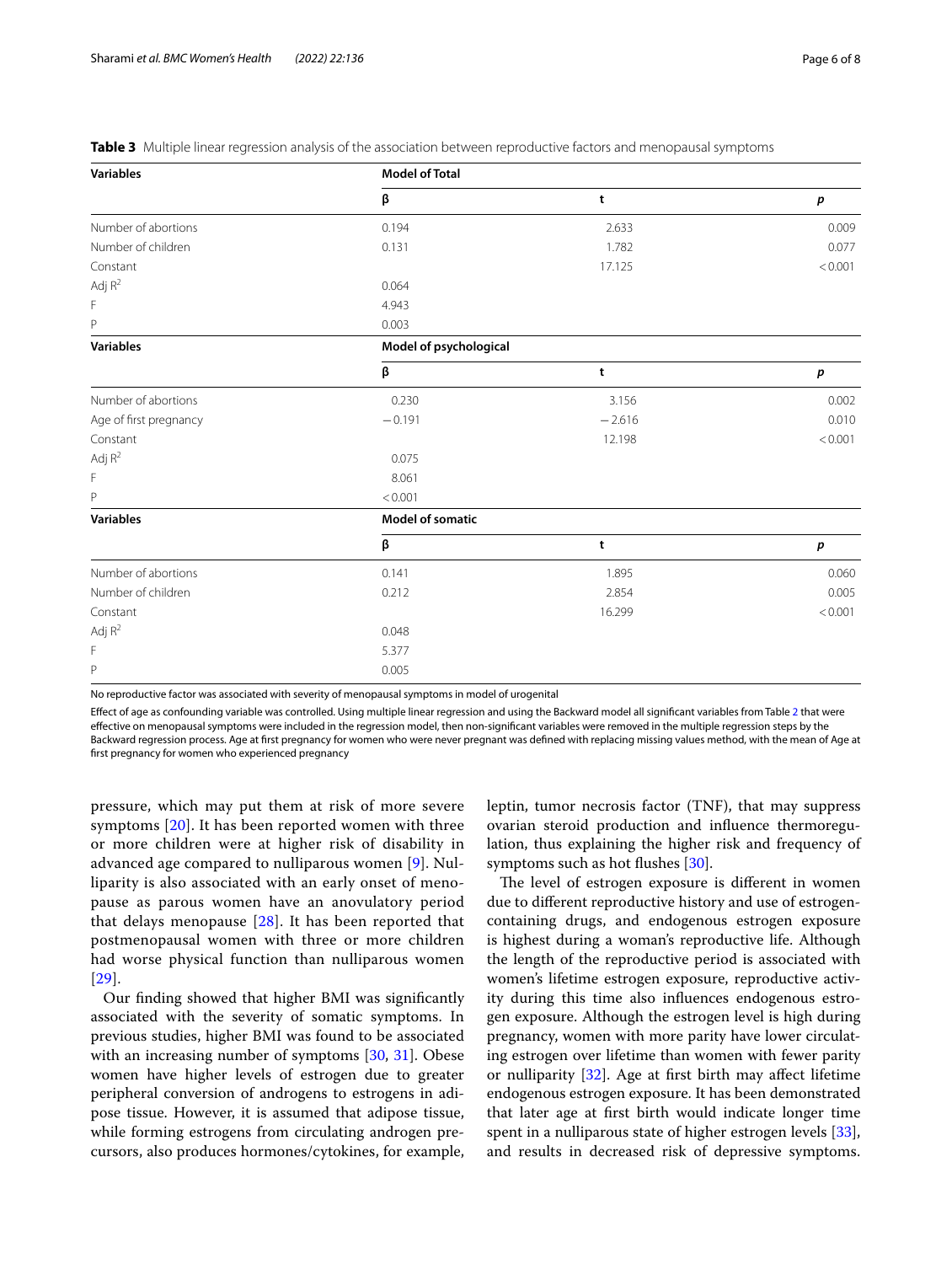Besides endogenous estrogen exposure, exogenous estrogen use and related factors may also modify the risk of depressive symptoms. However, the role of estrogen in elevating symptoms is a possible hypothesis and requires further studies to confrm.

Multiple linear regression analysis showed that women with a history of abortion had greater total, somatic, and psychological symptoms scores. Women with a higher number of children were more likely to have higher total and somatic symptoms. And interestingly higher age of frst pregnancy was associated with lower psychological symptoms. These findings may be due to the stress of raising children, which increases with the number of children. Miscarriages or infants die and having more births increase a woman's risk of depressive symptoms in later life [[17\]](#page-7-15).

It is important to have a clear categorization of the menopausal process and attribution of symptoms. Based on the Study of Women's Health Across the Nation (SWAN) [[7\]](#page-7-5), race/ethnicity, socio-economic status and adverse life events, and BMI are major factors that infuence menopausal symptoms. Some of these factors like BMI and lifestyle are modifable conditions and change of them may improve menopausal complications and subsequent health and risks for disease. It has been reported that vasomotor symptoms and sleep problems can be dominant in the face of high FSH [[18](#page-7-16)]. In addition, early age at menarche is a risk factor for vasomotor symptoms, but midlife BMI may play an important role in modifying this risk [[19\]](#page-7-17).

This study had some limitations. The first limitation was related to the design of the study which was crosssectional, because the cross-sectional design can determine associations, not causal relationships. Second, the most of the study participants were women who were referred to women's health clinics, and did not include women who did not refer a doctor, so the results of this study may not be generalizable to all women. Third, our study data was limited to only one hospital, so the fndings of this study cannot be generalized to all Iranian women. Finally, laboratory data on serum estrogen levels were not available to determine the biological role of estrogen in menopausal symptoms.

# **Conclusion**

The health issues and life quality of post-menopausal women have become a growing concern in the healthcare systems worldwide. Some of the risk factors afecting menopausal symptoms are ethnicity, stress, nutrition, and BMI, which are diferent in the diferent populations. The results of this study may contribute to an understanding of particular health needs of menopausal women and assist public health managers in devising appropriate prevention or intervention programs for meeting such needs. This study showed that reproductive history may have an infuence on the severity of menopausal symptoms. These findings may help target women at risk of more severe menopausal symptoms at later ages. If further studies confrm the link between reproductive history and the severity of menopausal symptoms, this information could help healthcare providers to counsel and manage aging women.

#### **Abbreviations**

WHO: World Health Organization; BMI: Body mass index; MRS: Menopause Rating Scale; SPSS: Statistical Package for Social Sciences; SD: Standard deviation; TNF: Tumor necrosis factor.

# **Supplementary Information**

The online version contains supplementary material available at [https://doi.](https://doi.org/10.1186/s12905-022-01715-z) [org/10.1186/s12905-022-01715-z.](https://doi.org/10.1186/s12905-022-01715-z)

<span id="page-6-1"></span>**Additional fle 1**. Multicollinearity analysis.

<span id="page-6-2"></span>**Additional fle 2**. Outlier analysis.

#### **Acknowledgements**

The authors would like to thank the members of the Reproductive Health Research Center of Guilan University of Medical Sciences for their constant support.

#### **Author contributions**

SHSh, RFD, contributed to conception and study design, SBE, data collection; NGG performed statistical analysis and drafted the manuscript, which was revised by MMG; All authors read and approved the fnal manuscript.

#### **Funding**

This study was supported by Guilan University of Medical Sciences.

# **Availability of data and materials**

The datasets used and/or analyzed during the current study are available from the corresponding author on reasonable request.

### **Declarations**

#### **Ethics approval and consent to participate**

Ethical approval was obtained from the Research Deputy and Ethics Committee of Guilan University of Medical Sciences (Approval ID: IR.GUMS. REC.1399.395). Informed consents were taken from all participants before data collection. The authors confirm that all methods were performed in accordance with the relevant guidelines and regulations.

## **Consent for publication**

Not applicable.

#### **Competing interests**

There were no competing interests to be declared.

Received: 10 November 2021 Accepted: 13 April 2022 Published online: 27 April 2022

#### **References**

<span id="page-6-0"></span>1. Utian WH. The International Menopause menopause-related terminology defnitions. Climacteric. 1999;2:284–6.